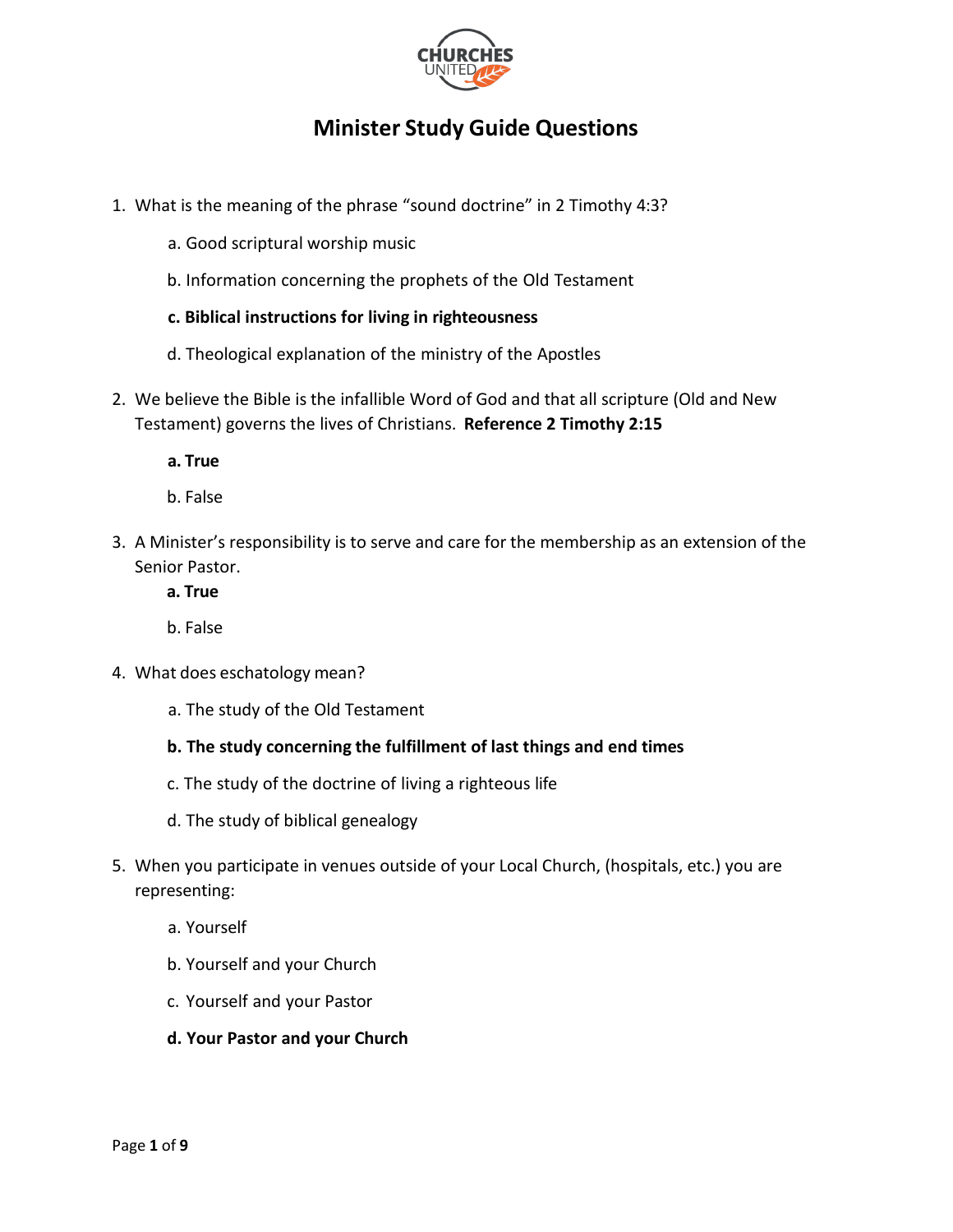6. What Bible character ran from his duty as spokesman for God by going to Tarshish? **Reference Jonah 1:2-3**

- a. Moses
- **b. Jonah**
- c. Peter
- d. Jeremiah
- 7. What does benediction mean?
	- a. A pronouncement of forgiveness
	- b. An opportunity to leave the service
	- c. A statement of victory for anyone named Ben

## **d. A declaration of wellness and favor**

- 8. According to Malachi 3:8, how does one rob God? **Malachi 3:8**
	- a. By not witnessing to their family members
	- b. By not leading a ministry at your church

## **c. In tithes and offerings**

d. All of the above

9. According to 2 Peter 1:10, what are you to do to make your calling and election sure?

- a. Seek a sign from God
- **b. Give diligence (attention and persistence)**
- c. Start or lead a ministry
- d. None of the above
- 10. Where in the Bible does it say that men should always pray? **Reference Luke 18:1-8**
	- a. James 5:16
	- b. Philippians 4:6
	- c. Hebrews 5:7
	- **d. Luke 18:1**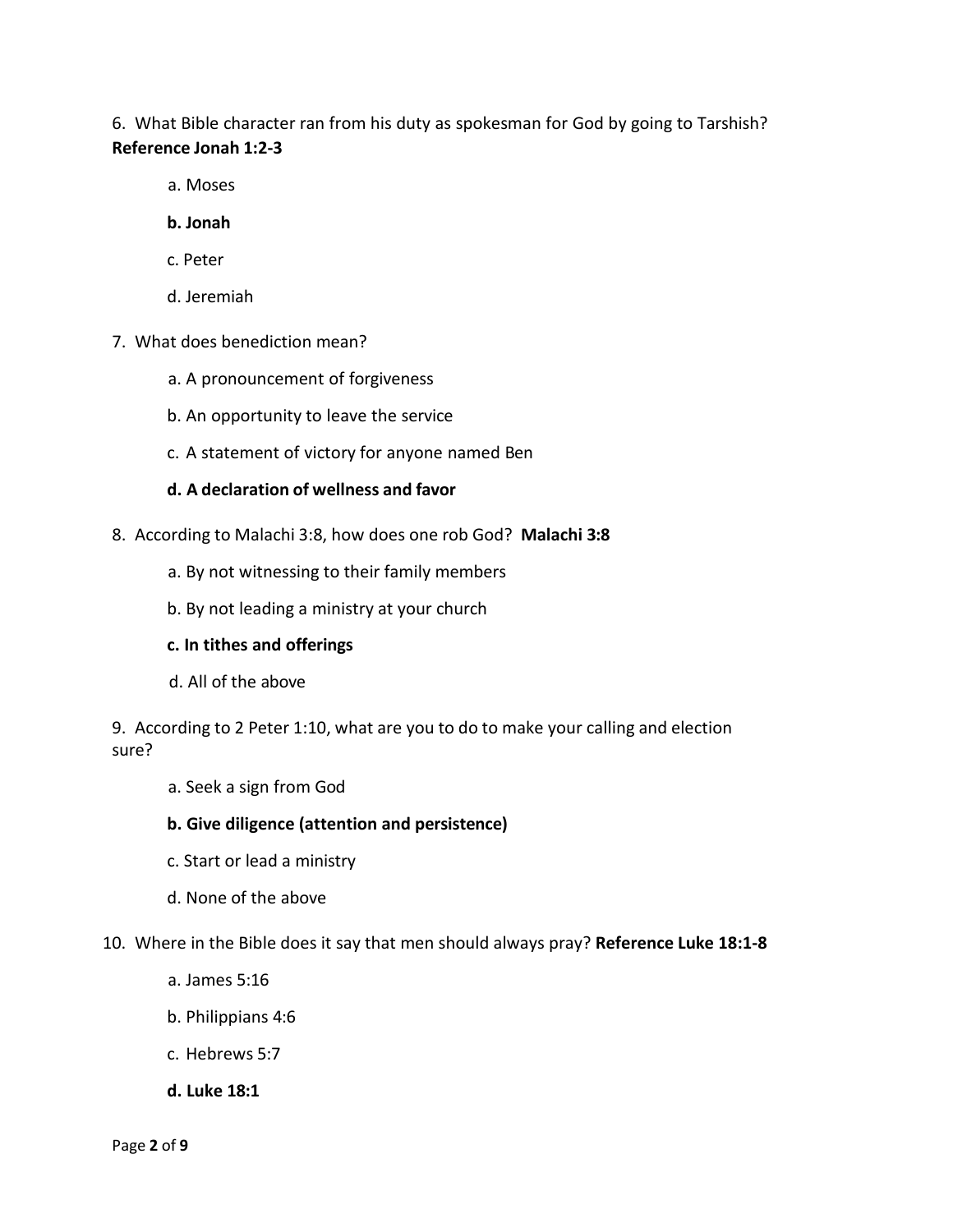- 11. According to Proverbs 11, what do you need wisdom for? **Reference Proverbs 11:30**
	- a. Giving in tithes and offering

#### **b. Soul winning**

- c. Reciting scriptures
- d. Praying in the Spirit

12. During Paul's conversion, who did the Lord send to meet him at the house of Judas? **Reference Acts 9:10-17**

a. Peter

#### **b. Ananias**

- c. Cornelius
- d. Simon

### 13. Where were followers of Jesus Christ first identified as Christians? **Reference Acts 11:26**

#### **a. Antioch**

- b. Samaria
- c. Bethlehem
- d. Philippi

14. Which is a characteristic of a Church Leader?

- a. One that serves
- b. One that has a good name
- c. One that is a giver in tithe and offering
- d. One that supports the vision of their Pastor

#### **e. All of the above**

15. What books are the Gospels in the New Testament?

## **a. Matthew, Mark, Luke and John**

- b. Matthew, Mark, Luke, John and Acts
- c. Hebrews, James and Jude
- d. None of the above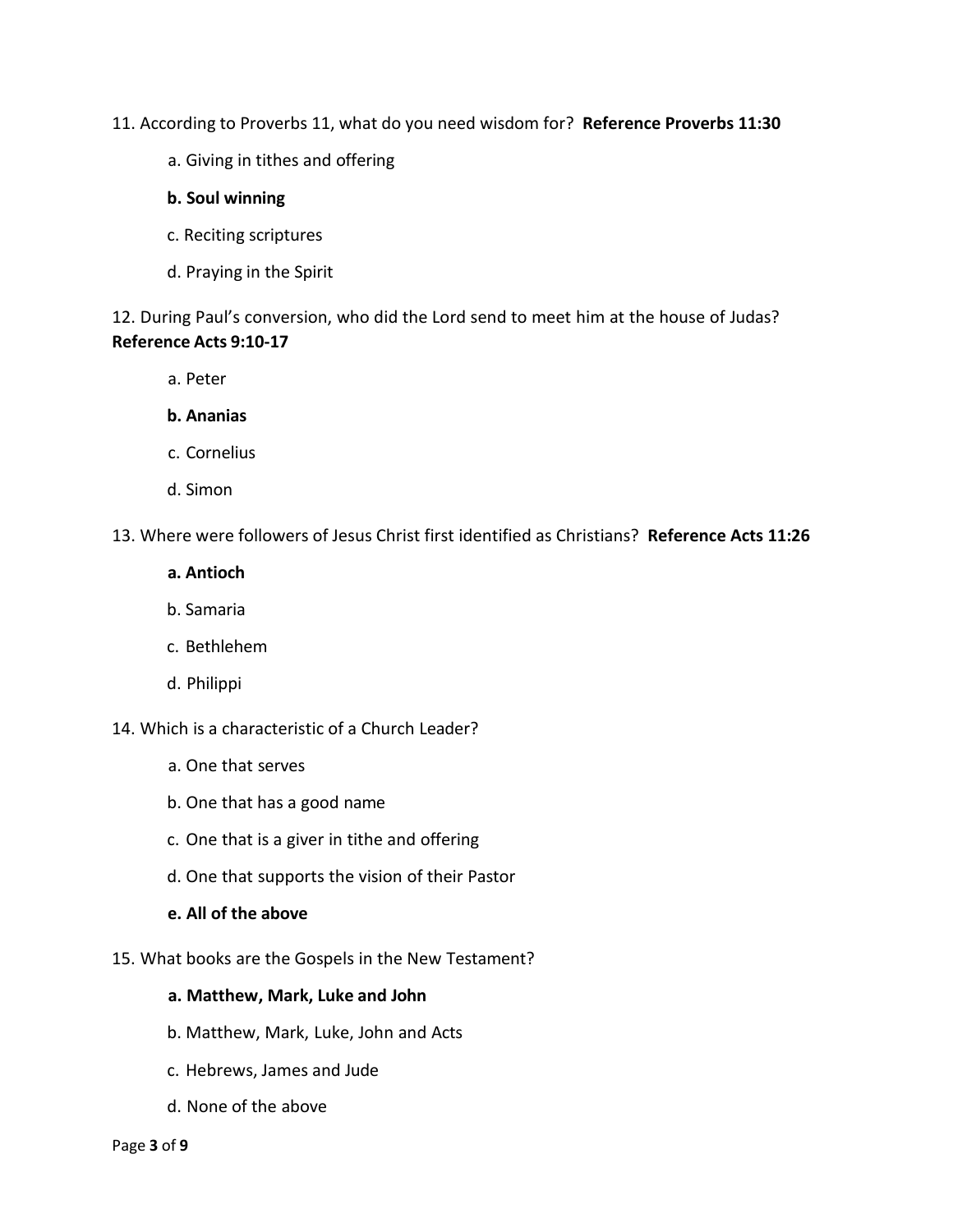16. Who was the Bible character who from his youth was determined to live by God's law in a distant land? In moments of crisis, he turned first to God in prayer before turning to the affairs of state. His enemies used his regularity in prayer to trap him and turn the king against him. **Reference Daniel 1, 2, and 6**.

- a. Cornelius
- **b. Daniel**
- c. Mordecai
- d. Darius

17. What were the Major Prophets' books of the Old Testament?

- a. Joel, Jonah, Jeremiah and Malachi
- b. Matthew, Mark, Luke and John

## **c. Isaiah, Jeremiah, Lamentations, Ezekiel and Daniel**

d. Daniel, Job, Habakkuk and Nahum

18. True or False. They were called "Major Prophets" because their writings were longer in length.

#### **a. True**

b. False

## 19. What are the first five books of the Bible called?

a. Pentagon

## **b. Pentateuch**

- c. Instructions
- d. The foundation

## 20. Who was the author of the first five books of the Bible?

**a. Moses**

- b. Abraham
- c. Melchizedek
- d. Noah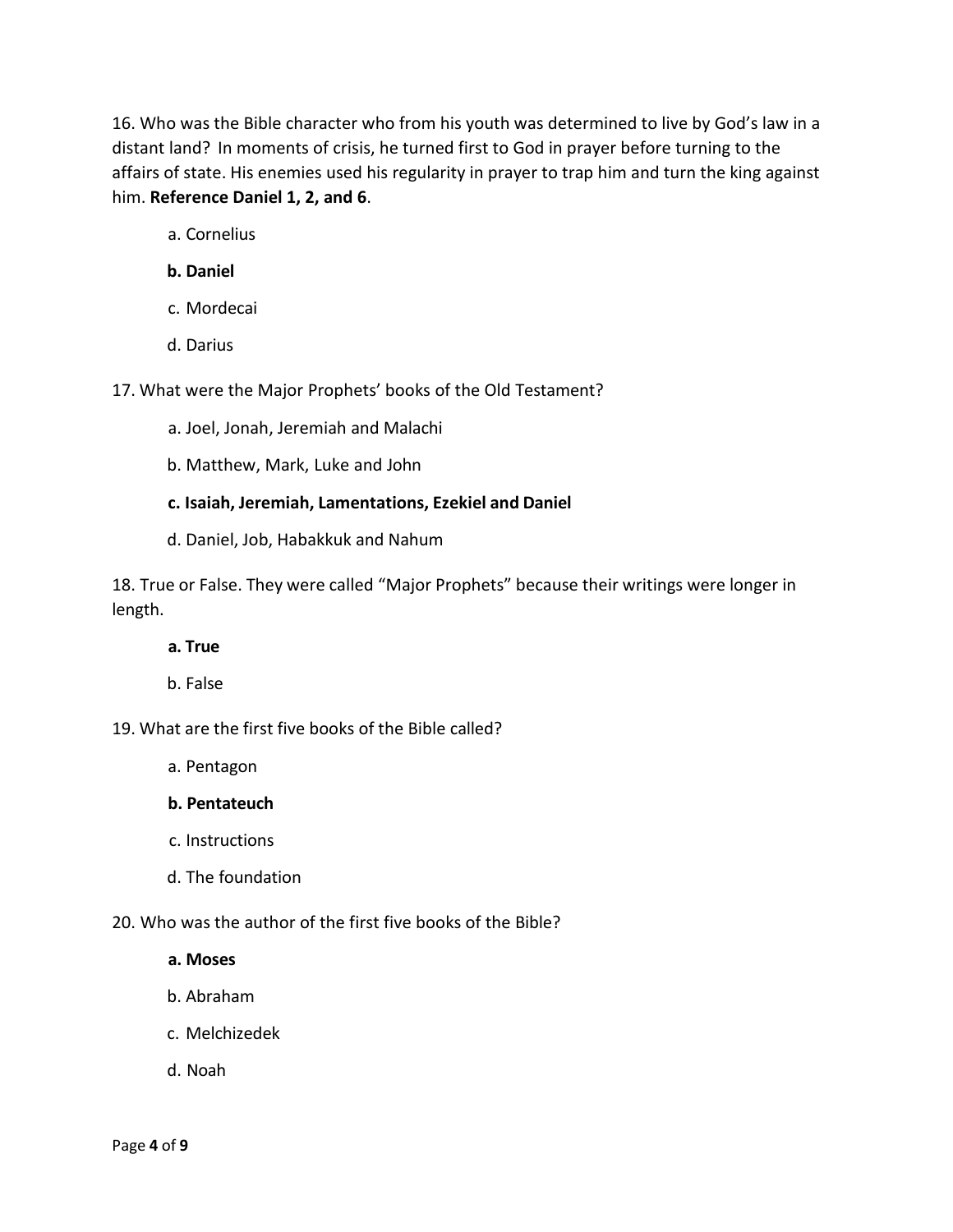- 21. Philippians 1:6 says "Being confident of this very thing, that he which hath begun a in you will perform it until the day of Jesus Christ.
	- a. Ministry
	- b. New Thing
	- **c. Good Work**
	- d. Prophecy
- 22. What did Jesus say about John the Baptist? **Reference Matthew 11:11**
	- a. He is a man after my own heart
	- **b. Among them born of women there is no one greater**
	- c. He is perfect and upright
	- d. He was born to lead the way
- 23. Which person was not one of the 12 disciples of Jesus Christ? **Reference Matthew 10:1-4** 
	- a. Bartholomew
	- b. Matthew
	- **c. Ananias**
	- d. John
- 24. Where in the Bible are we called to be witnesses for Jesus Christ? **Reference Acts 1:8**
	- a. Matthew 1:1
	- **b. Acts 1:8**
	- c. John 3:16
	- d. Mark 4:1
- 25. How many books are in the Old Testament and the New Testament?
	- a. 28 in the Old Testament; 38 in the New Testament
	- b. 33 in the Old Testament; 33 in the New Testament

## **c. 39 in the Old Testament; 27 in the New Testament**

d. 20 in the Old Testament; 46 in the New Testament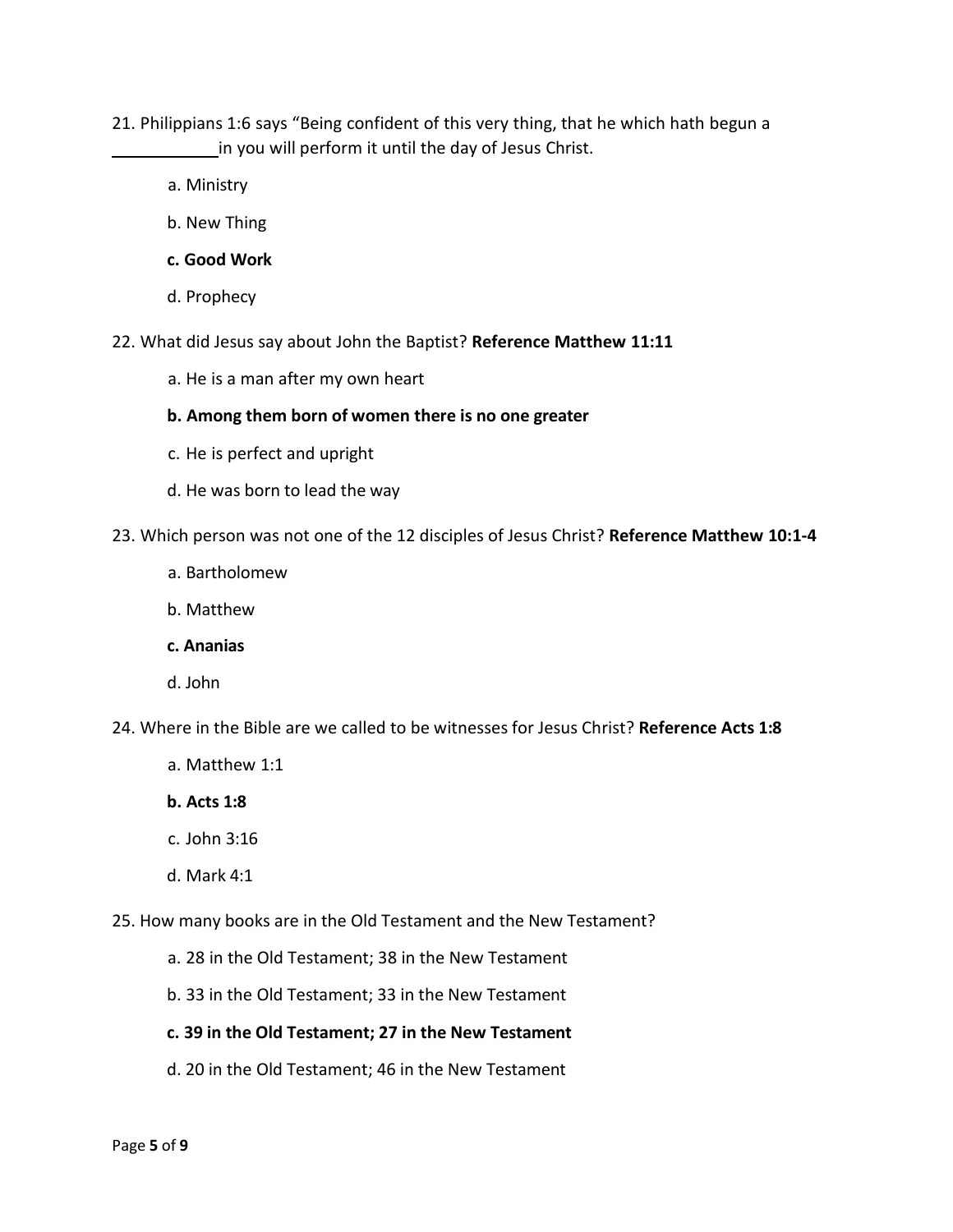26. Who was King Saul's armor-bearer? **Reference 1 Samuel 16:21**

a. Jonathan

**b. David**

- c. Samuel
- d. Joseph

27. Who anointed David as King? **Reference 1 Samuel 16:12-13**

a. Saul

# **b. Samuel**

- c. Jesse
- d. Eliab

28. The Local Church is the central institution established by God to teach, train and develop Christians for the Kingdom of God.

**a. True**

b. False

29. As leaders, we are called to do all of the following, **except**?

a. Serve

**b. Complain**

- c. Pray
- d. Give

30. According to 2 Timothy 1:9, we are called with a holy calling, not according to our works, but according to His \_\_\_\_\_\_\_\_\_\_\_\_\_\_\_\_\_\_\_\_\_\_\_\_\_\_\_\_\_\_\_\_. "

- a. Works, standard
- b. Love, compassion
- c. Power, plan
- **d. Own purpose, grace**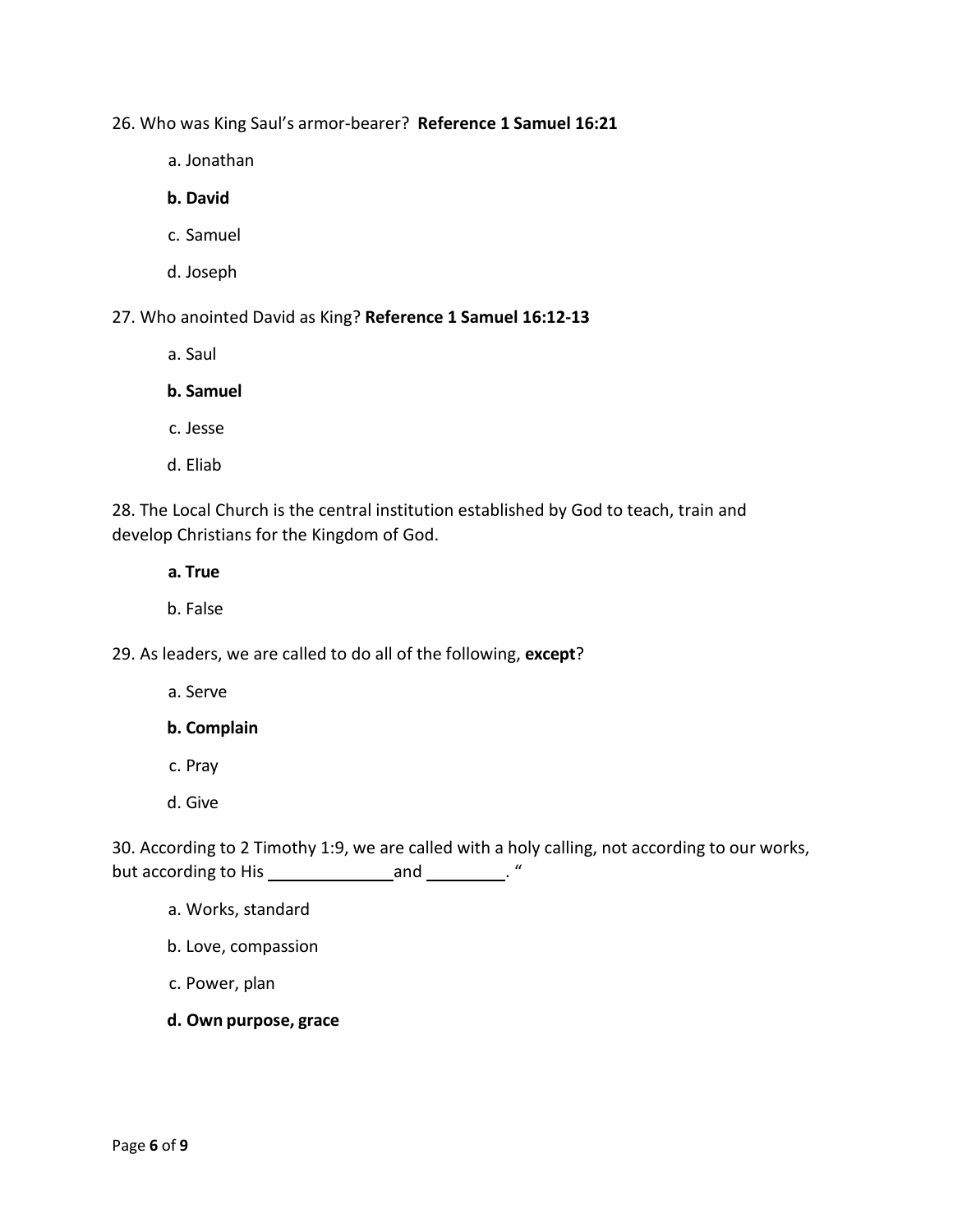#### 31. What does benediction mean?

- a. A pronouncement of forgiveness
- b. An opportunity to leave the service
- c. A statement of victory for anyone named Ben

#### **d. A declaration of wellness and favor**

32. What does Jesus command us to do in Matthew 26:41, so "…that ye enter not into temptation: the spirit indeed is willing, but the flesh is weak"?

- a. Fast and pray
- b. Pray and praise

#### **c. Watch and pray**

d. Worship and obey

33. In 1 Peter 3:15, what does Peter say we should always be ready to do?

#### **a. Witness**

- b. Pray
- c. Worship
- d. Give

34. Which of the following best describes the Gospels?

a. Philosophical statements of Jesus

# **b. Proclamation of the "Good News" about Jesus**

- c. The writings of Jesus
- d. Theological dogma for Jewish transition
- 35. The Bible tells us that \_\_\_\_\_\_\_\_ "is cruel as the grave" (Song of Solomon 8:6)
	- a. Lying
	- **b. Jealousy**
	- c. Cheating
	- d. Pride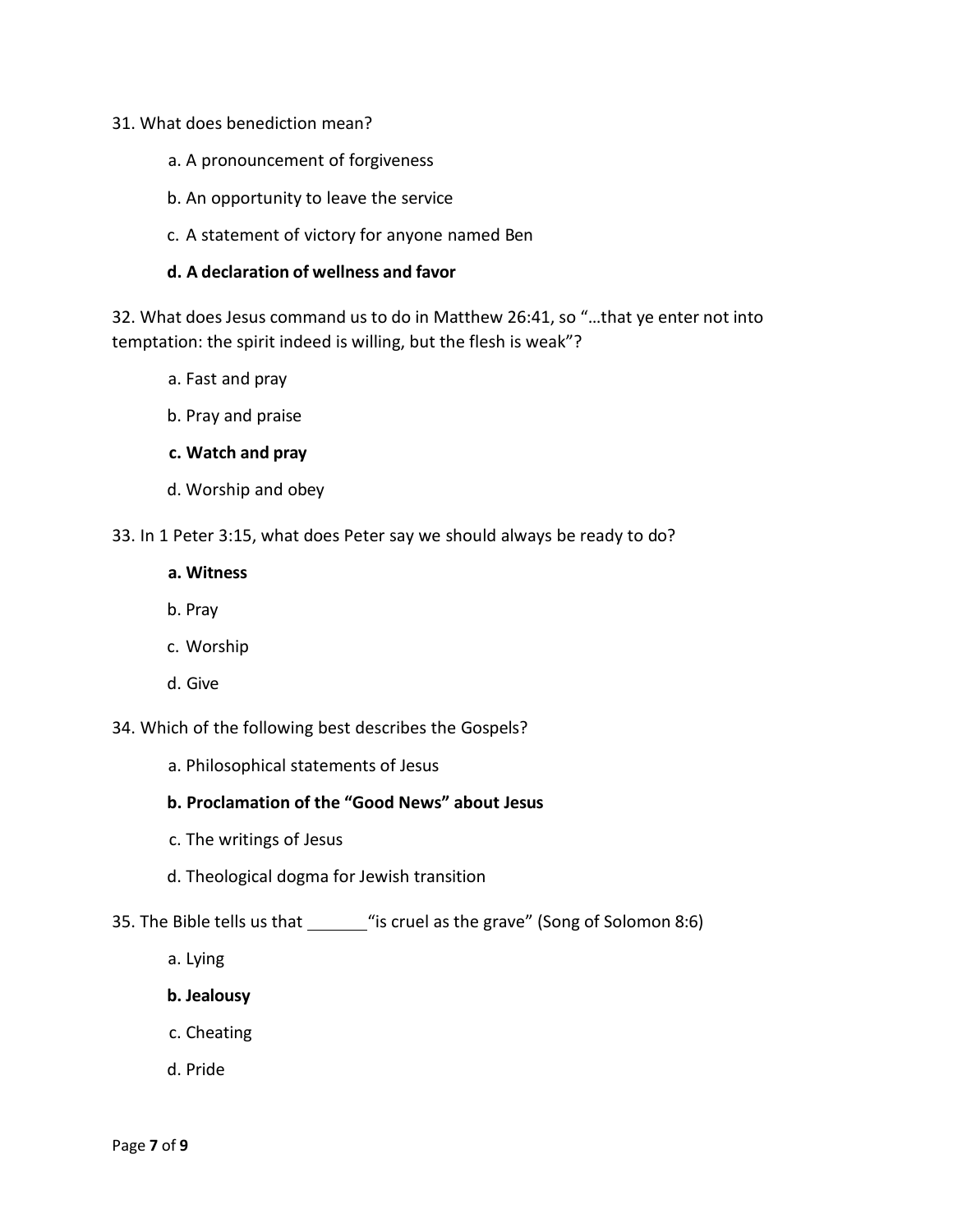## 36. What characteristic should you have as a Minister?

- a. Carry the culture of your Local Church
- b. Be a first line supporter of your Pastor
- c. Be an authentic worshipper

### **d. All of the Above**

37. The Word "Minister" is defined as one who serves:

**a. True**

b. False

38. If any of you lack , let him ask of God, that giveth to all men liberally, and upbraideth not; and it shall be given him. **Reference James 1:5**

- **a. Wisdom**
- b. Faith
- c. Compassion
- d. Patience

# 39. Which disciple **did not** accompany Jesus to the Mount of Transfiguration? **Reference Matthew 17:1-8**

#### **a. Matthew**

- b. Peter
- c. James
- d. All of the above accompanied Jesus
- 40. Who wrote the Book of Revelation?
	- a. Jesus Christ
	- b. Mark
	- c. Luke
	- **d. John**